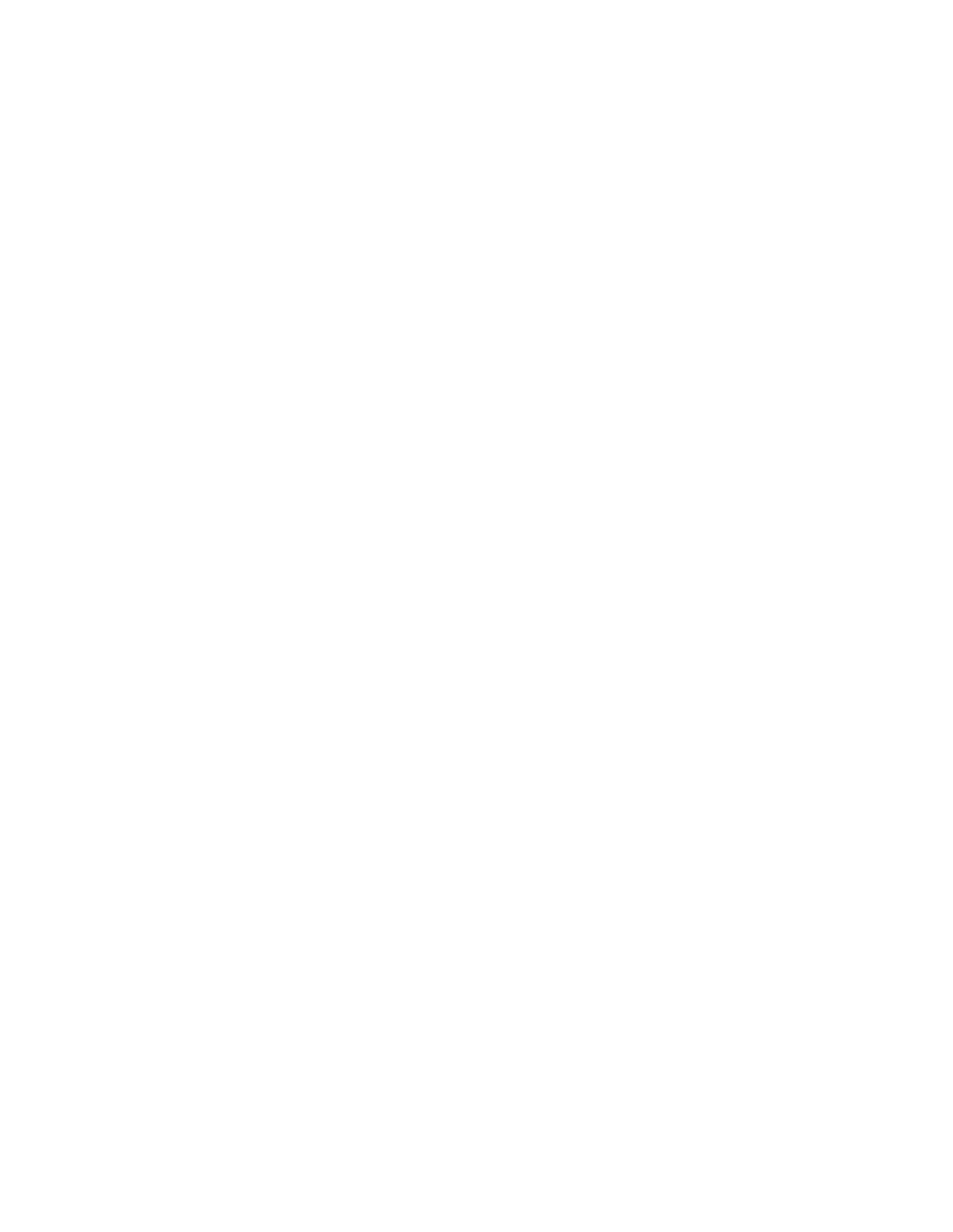# **TABLE OF CONTENTS**

|     |                                                        | Paqe |
|-----|--------------------------------------------------------|------|
|     | <b>1.0 INTRODUCTION</b>                                | 2    |
|     | 1.1 Site Conditions/Topography                         | 3    |
|     | 1.2 Soil Conditions/Geology                            | 3    |
|     | 1.3 Protected Resources                                | 4    |
|     | <b>2.0 PROJECT NARRATIVE/ LAND USE/EXISTING ZONING</b> | 5    |
|     | 2.1 Proposed Land Use Overlay                          | 5    |
|     | 2.2 Project Timeline                                   | 5    |
|     | <b>3.0 OWNERSHIP INTENTIONS</b>                        | 5    |
| 4.0 | <b>MUNICIPAL UTILITY SYSTEM MASTER PLAN</b>            | 5    |
|     | 4.1 Municipal Sewer and Water Report                   | 5    |
|     | <b>5.0 STORM WATER MANAGEMENT REPORT</b>               | 5    |
|     | 5.1 Preliminary Storm Water Projection Model           | 5    |
|     | 5.2 Retention Pond/Area Construction                   | 6    |
|     | 5.3 Off-Site Water Shed Impacts                        | 6    |
|     | 6.0 PROJECT ROADWAYS/ THOROUGHFARE REPORT              | 6    |
|     | <b>7.0 SITE IMPROVEMENTS REPORT</b>                    | 6    |
|     | <b>8.0 TIMELINE/PHASING PLAN</b>                       | 6    |
|     | 9.0 PROJECT COSTS/VALUE                                | 6    |
|     |                                                        |      |

G:\2017 PROJECTS\2017-0324\DPUD\2017-11-28 CORE CIVIC-DPUD-NARRATIVE.docx

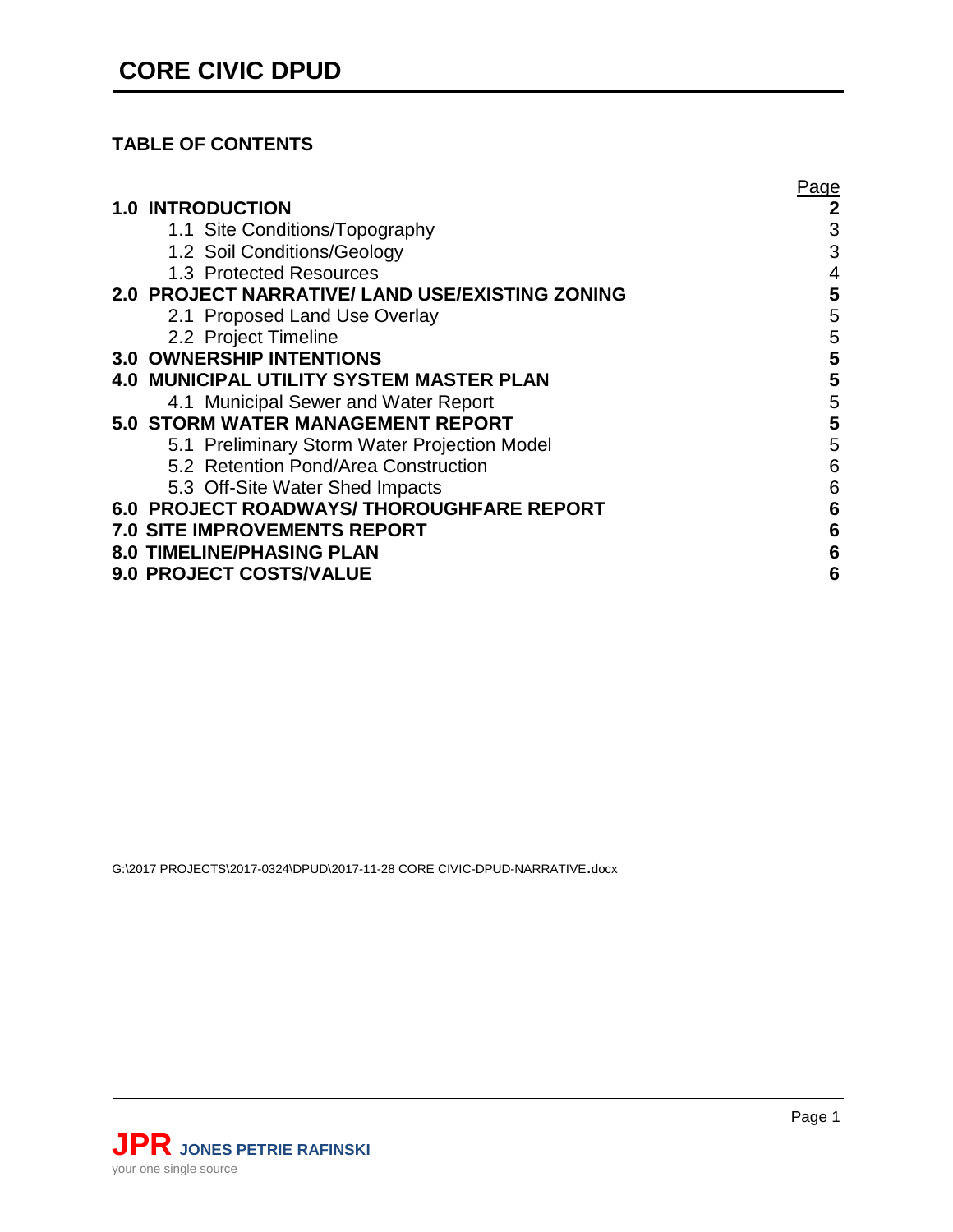# <span id="page-3-0"></span>**1.0 INTRODUCTION**

The Core-Civic DPUD is a proposed one lot DPUD within the previously approved Elkhart Eco Park M2 GPUD. CoreCivic Properties is seeking to construct a facility which will provide services under the auspices of the U.S. of the Immigration, Custom Enforcement Agency (ICE)/

# **Developers Narrative Project Description**

For more than 30 years, CoreCivic has provided well-run, cost-effective and flexible detention solutions for its government partners. The company takes pride in the high-quality care individuals receive in its facilities, including medical services such as vaccinations, legal assistance and educational opportunities. CoreCivic's flexibility means it can adapt rapidly to meet the changing needs of its government partners in a way that provides the best taxpayer value.

ICE has expressed the need for a facility to provide care for immigration detainees in the Chicago for several years, and efforts to find a suitable location began during the previous administration. This is part of an ongoing effort by ICE to implement new detention standards and reforms by transitioning detainee populations around the country out of aging or inappropriate facilities into new, state-of-the –art civil detention facilities. Recently, ICE issued a Request for Information (RFI) seeking proposed sites from interested communities in and around Chicago.

The proposed facility site will be capable of providing detention, medical, and transportation services, including the physical structures, equipment, personnel, and vehicles. The detention facility will be properly staffed to maintain a safe and secure environment. Similar facilities typically would have a 5-10% split between professional level staff and hourly employees. The facility will provide housing, food, maintenance, laundry, utilities, and dental/medical/mental health care. Administrative space (including parking) for ICE personnel will be provided. CoreCivic is subject to robust oversight and accountability from its government partner, and there are currently more than 500 ICE officials assigned to the company's eight ICE-contracted facilities around the country.

The facility will provide minimum, medium and maximum-security beds for adult detainees (male and female). On average, detainees are held for approximately 40 days. Detainees housed in such a facility are civil commitments who are either awaiting deportation to their country of origin or awaiting the outcome of their immigration status from the courts, which is a civil-not criminalprocess. The overwhelming majority of individuals in a detention facility have been convicted of an unrelated local, state or federal crime by a court of law. Having served their sentences, they are transferred to ICE custody for civil deportation. All detention operations and transportation will be provided in a manner consistent with ICE's Performance-Based National Detention Standards (PBNDS) 2011 and the DHS Final Rule, 6 CFR Part 115, Standards to Prevent, Detect, and Respond to Sexual Abuse and Assault in Confinement Facilities, also known as the DHS Prison Rape Elimination Act (PREA).

*Specific to the Chicago Area of Responsibility, ICE is looking for facility capacity between 400- 1,200 beds located within a 180-mile ground commute of the ICE Field Office at 101 W. Congress Pkwy, Chicago, IL 60605. The proposed property contains approximately 61 acres, and is part of the North Half of the Southeast Quarter of Section 30, Township 37 North, Range* 

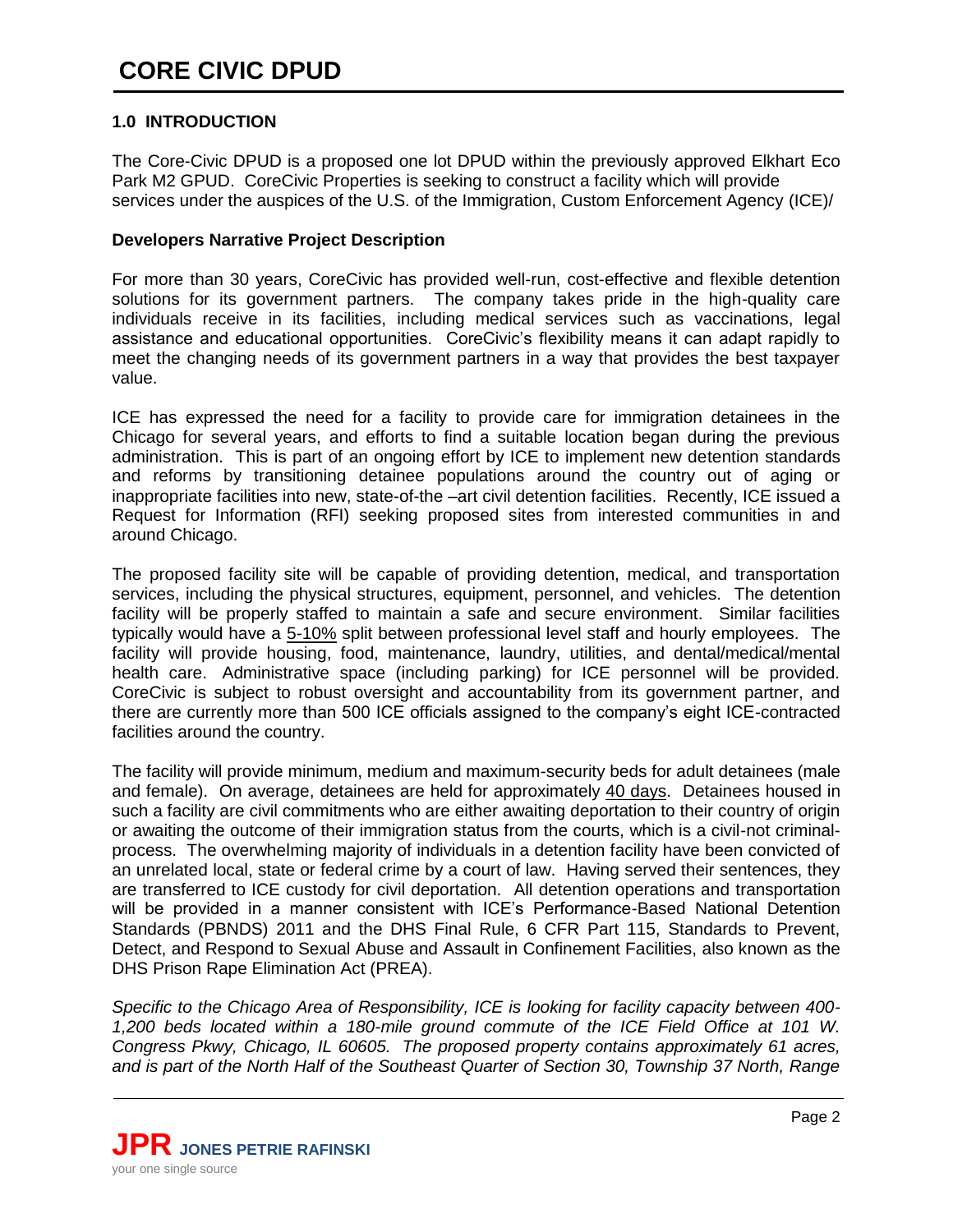# **CORE CIVIC DPUD**

*5 East, Concord Township, Elkhart County, Indiana. Upon award of a contract, CoreCivic would begin construction of a new 1,152-bed facility on the site as well as an 88-bed Special Management Unit dependent upon the requirements of the pending RFP. Estimated construction cost for all real estate improvements is approximately \$100 million. The proposed design allows for two units to be built at a later time to increase General Population capacity to approximately 1,400 beds.* 

The compound will be well lit, surrounded by security fencing and will include the most advanced security technology available.

The building will be approximately 250,000 square feet in size, constructed with steel and masonry material and will present an attractive facade.

The site features will include attractive landscaping and lighting in the areas immediate to the building and throughout the parking field.

The site development plans will preserve the existing tree lines along the North and South borders of the site as well as the wooded area to the west of the building compound.

The following information should serve as a guideline for development of the proposed DPUD. The site location is shown on the included site plan support drawing.

# <span id="page-4-0"></span>1.1 Site Conditions/Topography

The subject site is located 1,300 feet north of the intersection of County Road 26 and County Road 7 on the west side of County Road 7. The existing site is farmland with the county landfill and County Jail located on the East side of County Road 7. An existing residence is located both north and south of the subject site.

The total area of the proposed DPUD is approximately 61.5 Acres and the site is currently zoned M2 DPUD that includes a conditional land use. As part of this new DPUD the developer requests a special use exception for a detention center as shown on the site plan support drawing.

# <span id="page-4-1"></span>1.2 Soil Conditions/Geology

Past glaciation dominates the topographic and geologic features at the site. Northern Indiana is characterized by complex topographic features that include glacial moraines with steep topography and relatively level tillable plains interspersed among the braided glacial meltwater channels and hummocky ridges. The project site is located in a geomorphic feature called the Kankakee lowland. This feature is a broad, flat region that extends from Illinois, across northwestern Indiana and into southwestern Michigan. The part of the lowland extending southwestward from South Bend, Indiana, is now the flood plain of the Kankakee River. The part of the lowland extending east of South Bend is now occupied by the St. Joseph River. The lowland forms an exceptionally level plain covered by fine-grained alluvium (river deposit) that is underlain by thick outwash sand and gravel deposits which in turn overlie lacustrine deposits (lake clays).

The bedrock beneath the glacial sediments is the Coldwater Shale. The bedrock is likely found at depths of greater than 150 feet below ground surface, and will therefore not be a factor in the

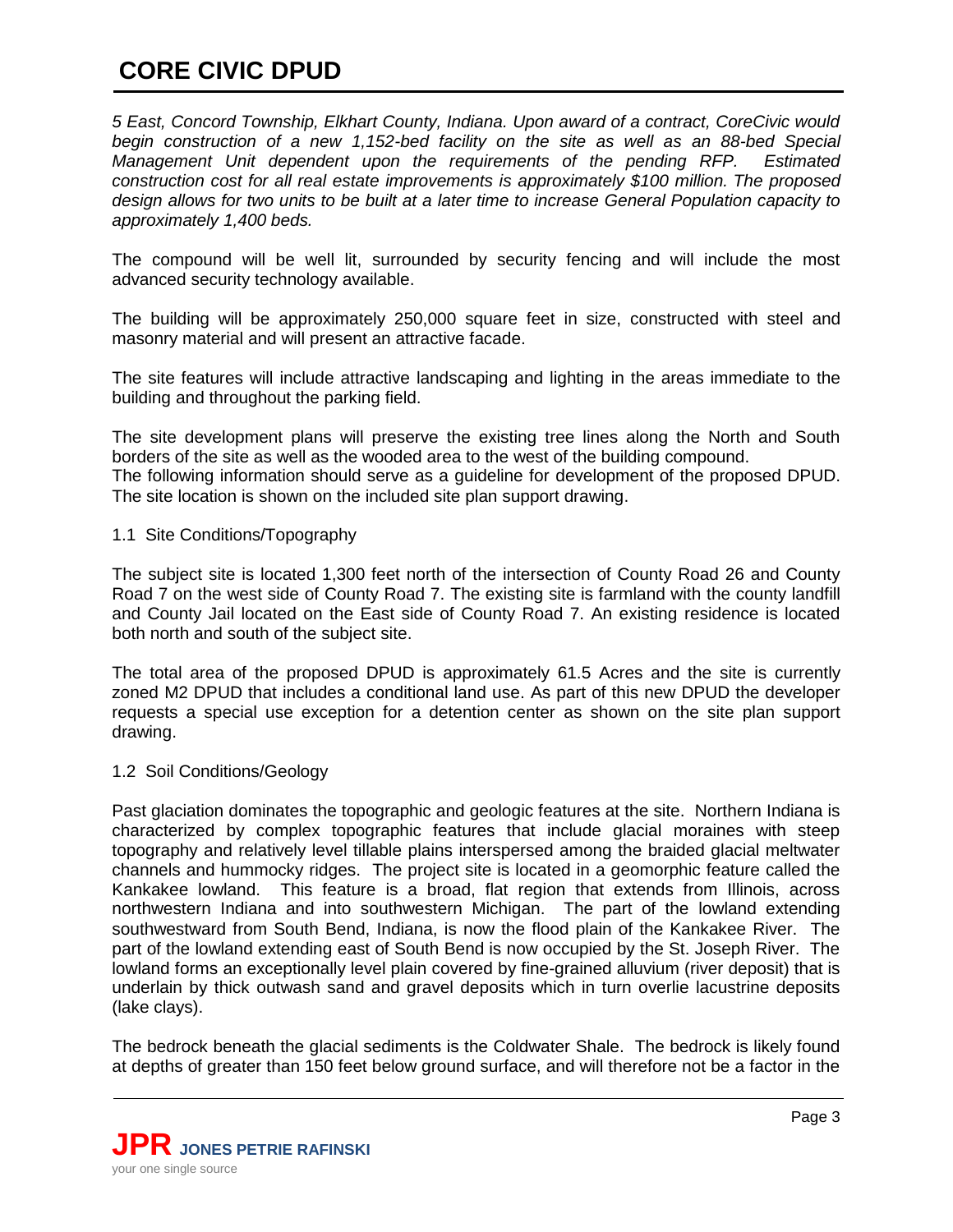# **CORE CIVIC DPUD**

project design.

Surface level soil conditions vary across the site and are considered to be suitable for the planned project. The following table rates each soil classification found within the site for buildability related to building construction and street improvements. Soil boundaries are shown on the DPUD site plan.

#### **TABLE NO. 1 RECYLCING WORKS INDUSTRIAL DPUD MATRIX OF SOIL CHARACTERISTICS**

|                              |                                        | SITE DEVELOPMENT LIMITATIONS          |                            |
|------------------------------|----------------------------------------|---------------------------------------|----------------------------|
| <b>SOIL</b><br><b>SYMBOL</b> | <b>SOIL NAME</b>                       | <b>BUILDING</b><br><b>FOUNDATIONS</b> | <b>ROADS &amp; STREETS</b> |
| <b>BuuA</b>                  | <b>Brookston loam</b>                  | <b>Moderate</b>                       | <b>Moderate</b>            |
| CvdA<br>CvdB                 | Crosier Ioam                           | <b>Moderate</b>                       | <b>Moderate</b>            |
| <b>RopB</b>                  | Riddles-Oshtemo                        | Slight                                | Slight                     |
| <b>WobB</b>                  | <b>Williamstown-Crosier</b><br>Complex | <b>Moderate</b>                       | <b>Moderate</b>            |

# **LEGEND:**

**Slight:** Generally Favorable

**Moderate:** Not Favorable, but problems can be overcome.

**Severe:** So Unfavorable that excessive cost may be required to overcome problems

# **SOURCE:**

Soil Survey of Elkhart County, Indiana U.S. Department of Agriculture, Soil Conservation Service

As noted, areas with the greatest concern would fall within land mapped as Brookston Loam, Crosier Loam, and Williamstown-Crosier Complex. Geotechnical investigation is recommended for the entire project area and should be provided within parameters for site specific uses.

Such an investigation should be provided by a consultant qualified for this type of work and should include a minimum boring density to sufficiently depict the true condition of the soil profile in the areas planned for building construction. Borings should extend to a depth of 30 feet or more depending on the selected use for each parcel within the project.

Generally, over lot grading for this project should be avoided due to the desire to preserve existing drainage patterns. Common excavation should be limited to roadway and site improvements designed to make use of the site's current landscape.

The general characteristics of the material found on-site should lend well to structural backfill for most types of uses. Questionable soils identified by mapping and further investigation should remain in place wherever possible with site improvements planned to take advantage of more suitable areas.

# <span id="page-5-0"></span>1.3 Protected Resources

<span id="page-5-1"></span>There is no protected wetland resources located within the project boundaries of the site.

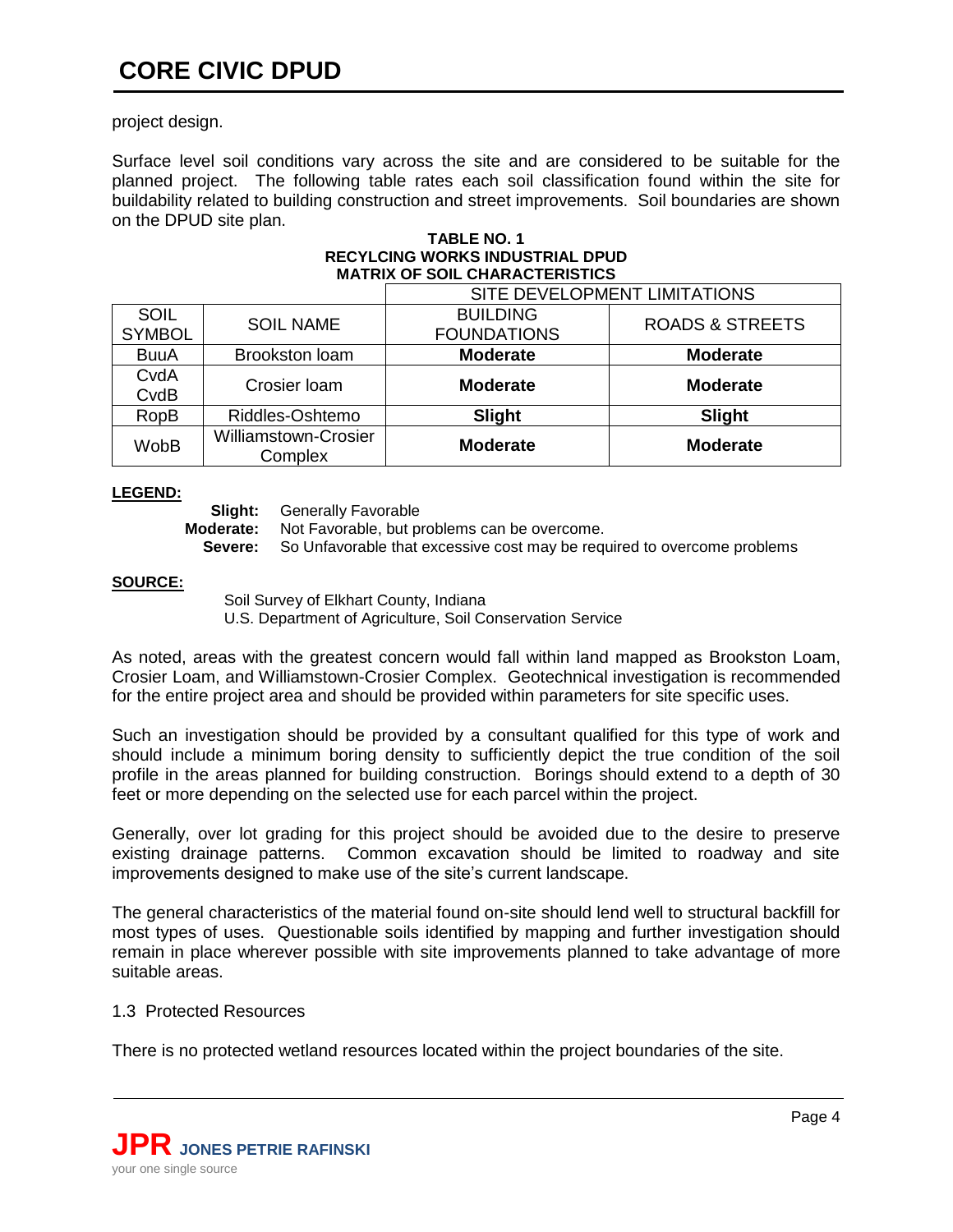# **2.0 PROJECT NARRATIVE/ LAND USE/EXISTING ZONING**

The existing zoning of the subject parcels is DPUD M2. Surrounding zoning classifications are indicated on the site plan support drawing.

# <span id="page-6-0"></span>2.1 Proposed Land Use Overlay

The proposed M2 DPUD zoning classification as shown on the DPUD support drawing will provide the correct zoning for the proposed development and will set aside the prior approved conditional land use allowing for a solid waste recycling center.

As to compatibility with adjoining uses, improvements and activities proposed for the site should have no adverse impact on the surrounding uses. These parcels are located within a GPUD M2 development. The site is immediately adjacent to the county landfill and the county correctional facility.

# <span id="page-6-1"></span>2.2 Project Timeline

The developer intends to start construction planning immediately following approvals by the Elkhart County Commissioners and final negotiations with ICE.

2.3 Deviations from Development Standards

The owner requests a special use exception for the purposes of constructing a detention facility.

# <span id="page-6-2"></span>**3.0 OWNERSHIP INTENTIONS**

All of the land in question will be titled in the sole ownership of CoreCivic Properties.

# <span id="page-6-3"></span>**4.0 MUNICIPAL UTILITY SYSTEM MASTER PLAN**

<span id="page-6-4"></span>4.1 Municipal Sewer and Water Report

The City of Elkhart water and wastewater utilities will be utilized for this project.

# <span id="page-6-5"></span>**5.0 STORM WATER MANAGEMENT REPORT**

The site has available land for storage of pre-developed and developed run-off as required by county standards. Please refer to the site plan for approximate locations for such facilities.

# <span id="page-6-6"></span>5.1 Preliminary Storm Water Projection Model

The required storage was calculated by determining the runoff rate for 100-year storm event for the anticipated developed conditions. Preliminary retention storage calculations can be found on the site plan support drawing.